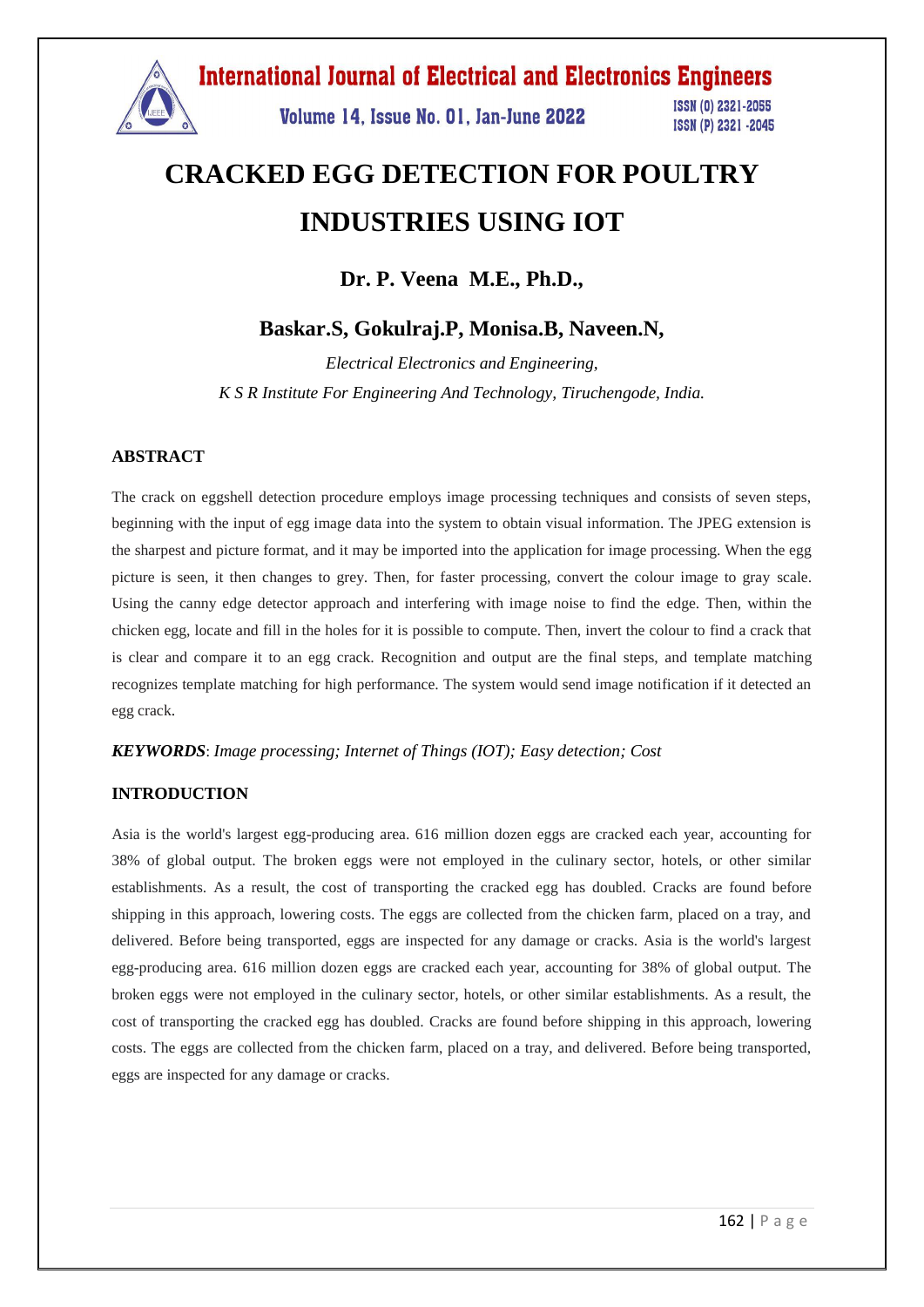

Volume 14, Issue No. 01, Jan-June 2022

**ISSN (0) 2321-2055** ISSN (P) 2321 -2045

# **LITERATURE**

**Ahmad Fakhri Ab Nasir.et.al (2019)** discussed eggs as a source of food in high demand by humans. Human operators cannot work perfectly and continuously when conducting egg grading. Instead of an egg grading system using weight measure, an automatic system for egg grading using computer vision (using egg shape parameter) can be used to improve the productivity of egg grading. This presents the comparison of egg classification by the two above-mentioned methods. Lastly, feature selection (information gain ratio) and feature extraction (principal component analysis) are performed using a k-nearest neighbour classifier in the classification process. Two methods, namely, supervised learning (using weight measure as graded by egg supplier) and unsupervised learning (using egg shape parameters as graded by ourselves), are conducted to execute the experiment.

**Cedric Okinda.et.al (2020)** explained chicken egg production line systems, grading based on vision systems is challenging due to ambient light conditions and egg occlusion problems. This study introduces a depth image-based chicken-egg volume estimation system. Two modes of egg configurations on a sorting line were evaluated; single-egg (no occlusion) and multi-eggs (partially occluded, i.e., simple and complex). Contour curvature analysis and k-closest M-circle-centre algorithms were used to segment the occluded eggs. Thirteen regression models based on the egg image (single egg) features were trained. This introduced system can be applied as an accurate, consistent, fast, and non-destructive in-line sorting technique of chicken eggs in a production line system.

**H. Peng.et.al (2009)** proposed of crack detection in eggs was proposed with multi-level wavelet transform and texture analysis technology. First, G gray level images of all egg images were decomposed into approximation and detail sub-images at various levels by wavelet transform. Then, the feature vector which was composed of wavelet texture energy features, and the gray-level co-occurrence matrix features of the detail subimages were analyzed and computed. Finally, with the most appropriate and effective eight parameters as inputs, the best BP neural network correct discerning rate to detect eggs without crack and eggs with linear crack, mesh crack, and point crack.

**Amin Nasiri.et.al (2020)** proposed that egg quality and safety are significant concerns of consumers and modern food industries a novel and precise assessment of egg sorting using a deep convolution neural network (CNN), which is a state-of-the-art computer vision method to perform classification tasks. Layer, dense layers, a batch normalization layer, and a dropout layer. The modified model was trained based on intact, bloody, and broken (breakage, crack, or hole on the eggshell) eggs, which were combined with being dirty. Performance evaluation of the CNN model through 5- fold cross-validation showed that it outperforms traditional machine vision-based models.

**Anastasiia Karpenko.et.al (2018)** described many domains are trying to integrate with the Internet of Things (IoT) ecosystem, such as public administrations starting Smart City initiatives all over the world. Cities are becoming smart in many ways: smart mobility, smart buildings, smart environment and so on. However, the problem of non-interoperability in IoT hinders the seamless communication between all kinds of IoT devices.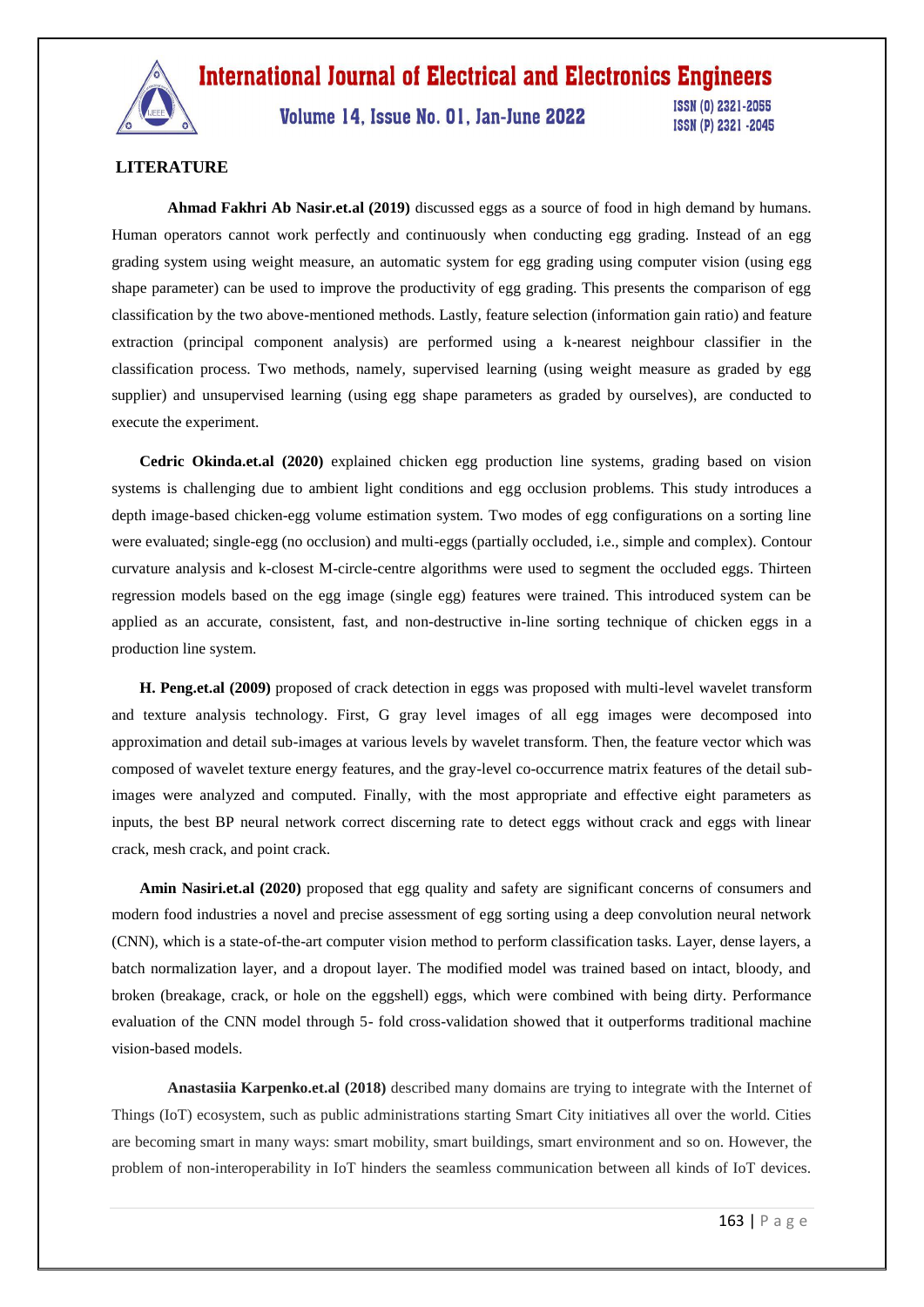

# Volume 14, Issue No. 01, Jan-June 2022

**ISSN (0) 2321-2055** ISSN (P) 2321 -2045

Different domain specific IoT applications use different interoperability standards. These standards are usually not interoperable with each other. IoT applications and ecosystems therefore tend to use a vertical communication model that does not allow sharing data horizontally across the different IoT ecosystems. In 2014, The Open Group published two domain-independent IoT messaging standards O-MI and O-DF aiming to solve the interoperability problem. In this article we want to describe the practical use of O-MI/O-DF standards in a mobile application for the smart city context, in particular for the Smart Mobility domain, electric vehicle (EV) charging use case. The proof-of-concept of the mobile application for EV charging was developed as a part of an EU (Horizon 2020) Project.

# *A. Image Processing*

According to the computer lexicon, image processing is a technique for processing data using images. The computer will read the image and convert it to data that has been scaled, rotated, and adjusted for analysis. It is now both acceptable and intriguing.

# *B. Picture Mode Gray Scale*

The intensity of each color point in an image is determined by the amount of bits used, such as 8-bit grayscale images with 256 total color levels. Normally, the grey scale image will be in the range 0-1 or 0-255. There is a minor color gradient between white and black that is maintained by the pixel value. It refers to the brightness of each pixel in a color level.

# *C. Edge Detection*

The intensity of each color point in an image is determined by the amount of bits used, such as 8-bit grayscale images with 256 total color levels. Normally, the grey scale image will be in the range 0-1 or 0-255. There is a minor color gradient between white and black that is maintained by the pixel value. It refers to the brightness of each pixel in a color level.

# *D. Template Matching*

The picture matching method [4] is similar to image communication, and the development process is dependent on localization if the localization is incorrect. For localization, the learning employs all of the characteristics or image features available. The image matching is a learning process involving inheritance and data collecting for categorization, with the number increasing over time. There are two components to the recognition process. The first stage is the learning phase, which entails identifying patterns for testing and storing them in a database. Another is the process of capturing with unknown image data, which is part of the test. Prior to testing and comparison with the database format to recognize in the example.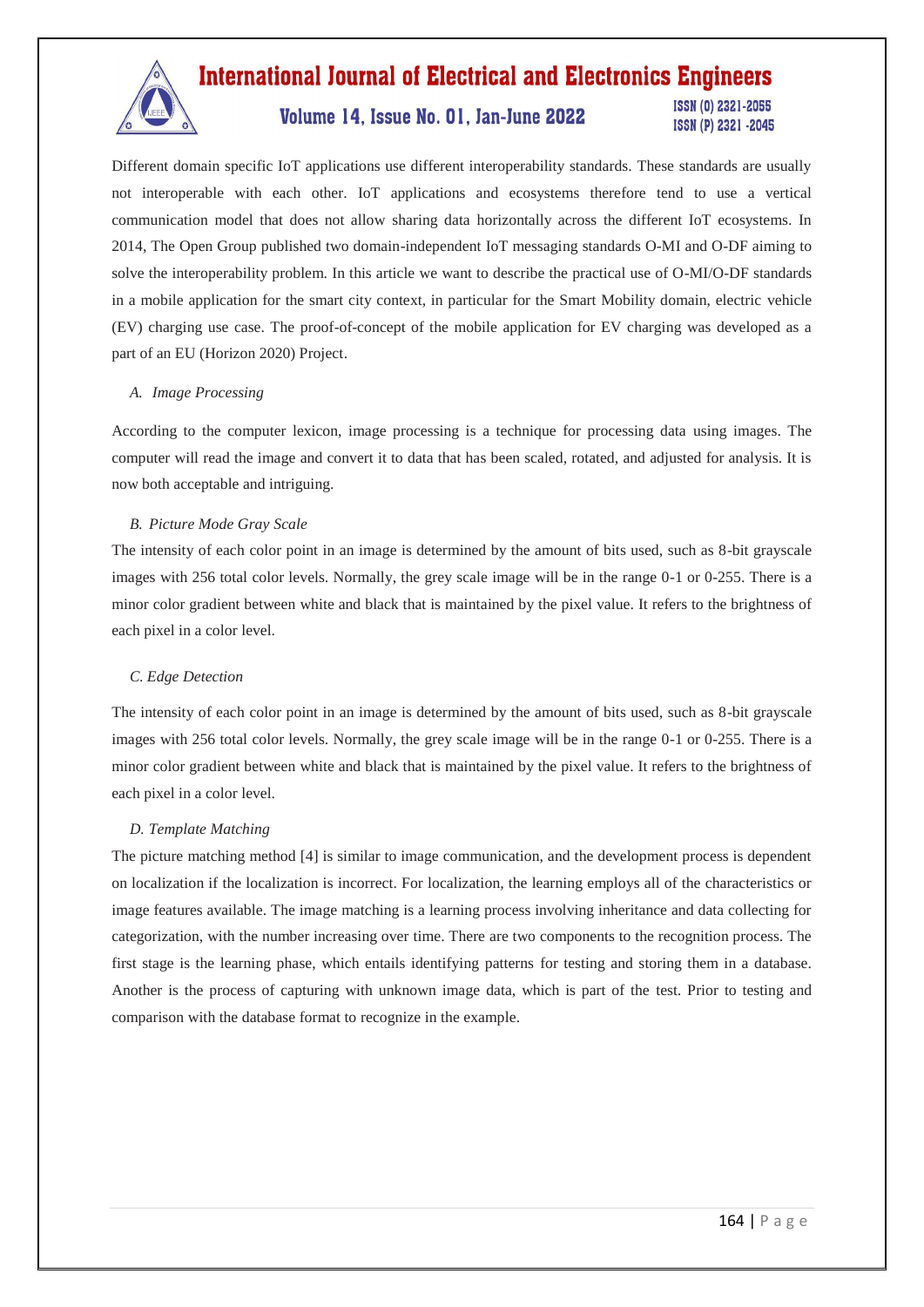

## **PROPOSED METHOD**

#### *A. Input Egg Image Data*

*B.* Get visual information as a starting step. The image generated by this input method has a JPEG file extension. A camera, a box, a white color scene, and a flashlight were used to take the photo, with the flashlight bringing the eggs inside the box. The floor into the egg is clear, allowing



you to see the features of the skin and eggshell.

# BLOCK DIAGRAM





#### *C. Converts to Gray Scale*

After the image has been turned to grayscale. When  $Y =$  denotes the grey level at the pixel location we want to locate, the converter to grayscale images for efficient processing and very rapid firing up conversion from RGB to grey scalar denotes the red intensity at the desired location.  $G =$  green intensity at the location you're looking for. B stands for the color intensity in the desired location.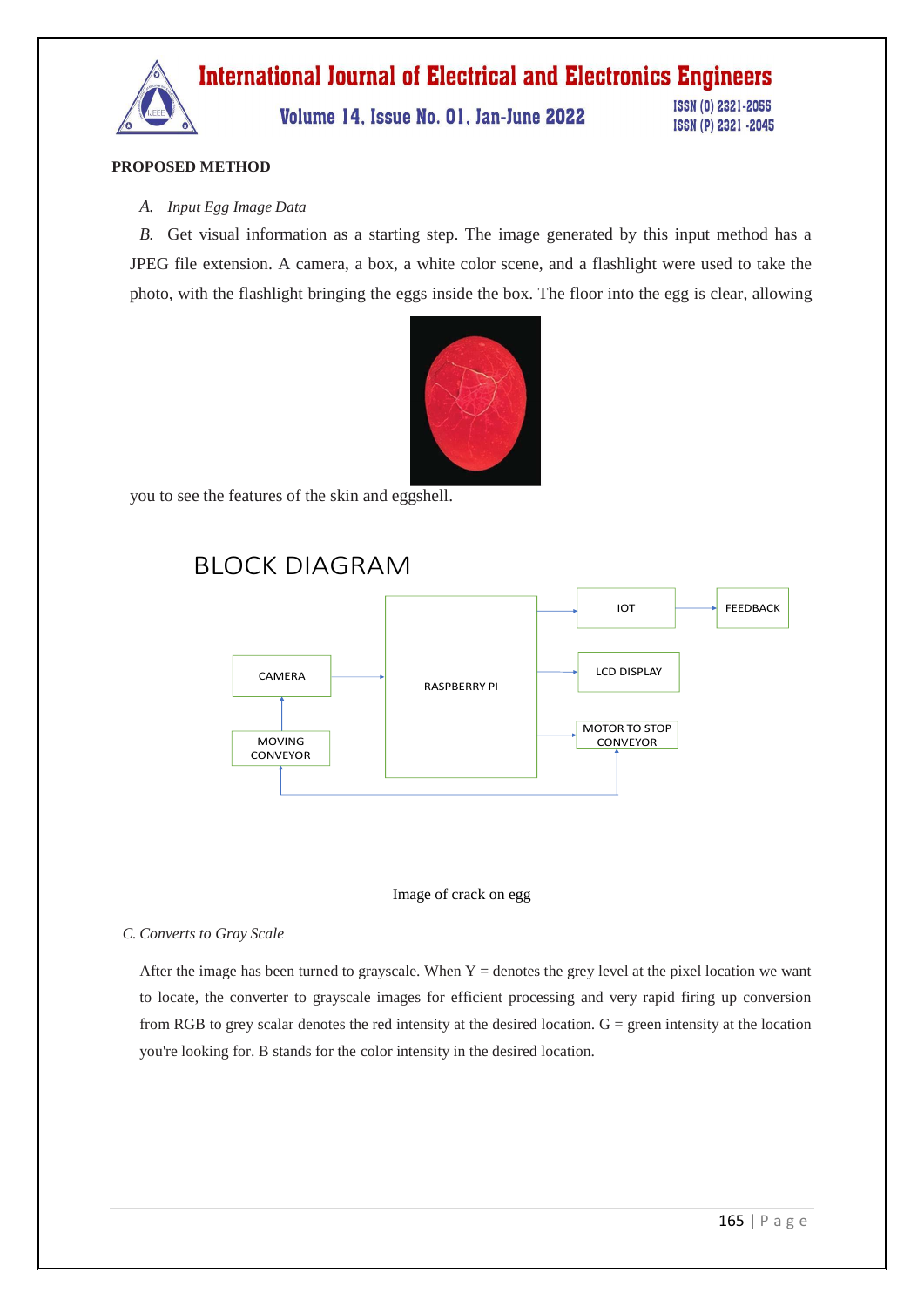

Volume 14, Issue No. 01, Jan-June 2022

ISSN (0) 2321-2055 ISSN (P) 2321 -2045



Egg image converted to gray scale image.

*D. Invert Color*



Image from complement command.

Imcomplement command image Imcomplement command identified a crack, thus shift image from black to bright and bright to black. When the image has a fracture or is not clear. Bring to memory by adjusting the black and white. As illustrated in the template matching detects template matching for high performance. The image that will be output is the template image. The template matching command compares the model image to the destination image.

### *E. Compared crack of egg*



Image from Canny edge detector



Image from template matching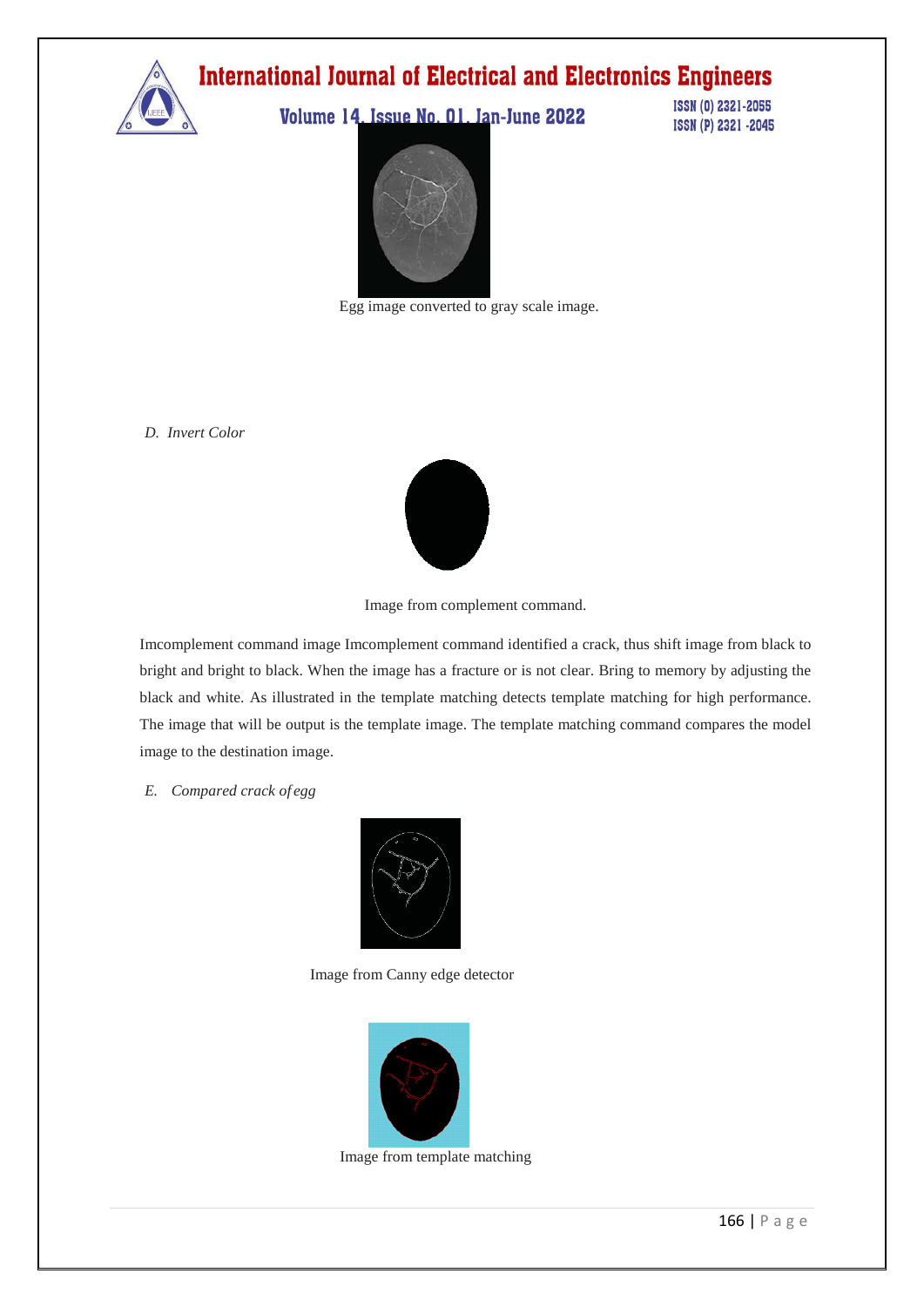

Compared crack of egg and points of interest by separating the characteristics of the image between both the images.

*F. Recognition and Output*



Recognition of egg not crack.

Recognition of egg crack.

TABLE I. CHECK THE CRACK OF THE EGG WITH IMAGE PROCESSING TECHNIQUES.

| <b>Picture to</b><br>shoot in the<br>box | <b>Picture</b><br>From<br>Program | Appearance<br>of eggs | <b>Output From</b><br>Program | Accuracy<br>of<br>Program |
|------------------------------------------|-----------------------------------|-----------------------|-------------------------------|---------------------------|
|                                          |                                   | Crack of<br>Eggs      | Crack of<br>Eggs              | Correct                   |
|                                          |                                   | Crack of<br>Eggs      | Crack of<br>Eggs              | Correct                   |
|                                          |                                   | Crack of<br>Eggs      | Crack of<br>Eggs              | Correct                   |
|                                          |                                   | Crack of<br>Eggs      | Crack of<br>Eggs              | Correct                   |
|                                          |                                   | Crack of<br>Eggs      | Crack of<br>Eggs              | Correct                   |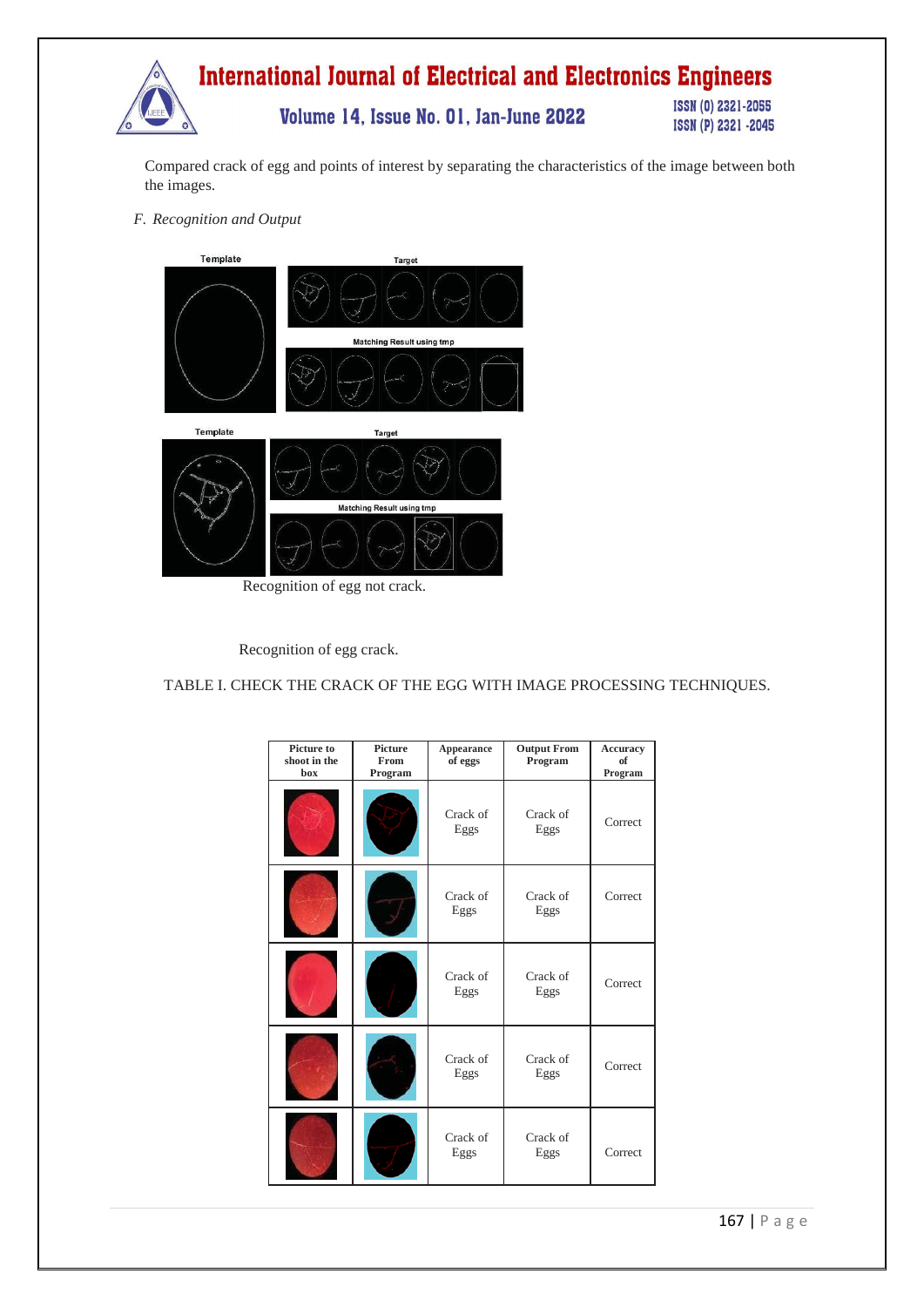

#### *G.Internet of Things*

The information as the egg is cracked or not is given to the mobile software. So that the detection can be done through online with the graphic representation the line will be peak at the time of crack egg passing. The date and time of the cracked egg is also identified.

### **CONCLUSION**



To create an egg creeper detection system. The device used to shoot is a camera, and image processing systems have experimental procedures. (A) is a regular photograph without any processing, (B) is a photograph shot with the camera and taken inside the box. The eggs are lighted, and the result of detection is (C). The eggs are placed in a box with a flashlight in this experiment. The image is sharp and the floor inside the egg to see the nuances of the skin is apparent ( B). This could be a mistake in the process of locating the edges and subsequent processes, so pay attention and concentrate from start to finish. Image processing techniques were used to develop an egg break detection system. Used to remove broken eggs, which can save operating expenses and manpower, reducing operating time and increasing the efficiency of egg production that will be sold to fulfil market demand.

#### **REFERENCE**

- 1. Burin Narin; Sunanta Buntan; Narumol Chumuang; Mahasak Ketcham Crack on Eggshell. 18th International Symposium on Communications and Information Technologies (ISCIT). Detection System Based on Image Processing Technique published through IEEE 2018.
- 2. Nezahat Ozturk; Ali Gangal Eggshell defects detection on white eggs using image processing Signal processing and communication Applications Conference (SIU) published through IEEE in June 2014.
- 3. Ahmad Fakhri Ab Nasir, Siti Suhaila Sabardin Automated egg grading system using computer vision: Investigation on weight measure versus shape parameters 2019.
- 4. Amin Nasiri, Mahmoud Omid , Amin Taheri-Garavand An automatic sorting system for unwashed eggs using deep learning 2020.
- 5. Ching-Wei Cheng, Yu-Chen Chou, Cheng-Han Li, Dynamic analysis and verification of the motion of poultry eggs on supporting rollers 2021.
- 6. Muammer Turkoglu Defective egg detection based on deep features and Bidirectional Long-Short-Term-Memory 2021.
- 7. Jeerapa Thipakorn, Rattapoom Waranusas, Panomkhawn Riyamongkol Egg Weight Prediction and Egg Size Classification using Image Processing and Machine Learning in 2019.
- 8. Cedric Okinda, Y Sun, I Nyalala, T Korohou, S Opiyo, J Wang, M Shen [Egg volume estimation based on](https://scholar.google.com/citations?view_op=view_citation&hl=en&user=62J4ahwAAAAJ&citation_for_view=62J4ahwAAAAJ:LkGwnXOMwfcC)